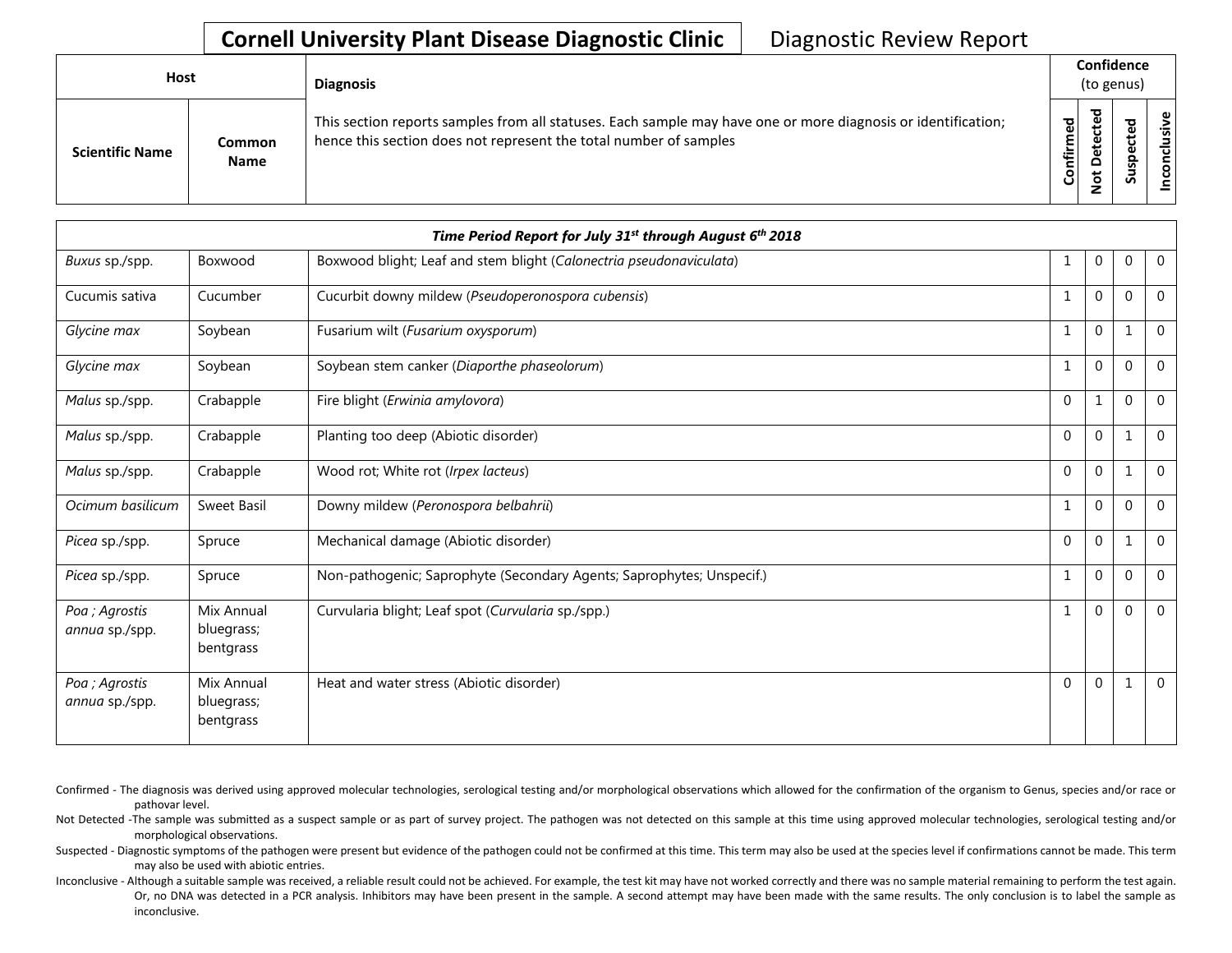## **Cornell University Plant Disease Diagnostic Clinic** | Diagnostic Review Report

| Host                   |                       | <b>Diagnosis</b>                                                                                                                                                                   |              | Confidence<br>(to genus)         |                   |               |  |  |
|------------------------|-----------------------|------------------------------------------------------------------------------------------------------------------------------------------------------------------------------------|--------------|----------------------------------|-------------------|---------------|--|--|
| <b>Scientific Name</b> | Common<br><b>Name</b> | This section reports samples from all statuses. Each sample may have one or more diagnosis or identification;<br>hence this section does not represent the total number of samples | ဥ<br>Confirm | ᠊ᠣ<br>ပ<br>Φ<br>ω<br>ى<br>۰<br>- | ᇃ<br>Ψ<br>S<br>ഄഁ | ω,<br>.≥<br>ē |  |  |

| Poa ; Agrostis<br>annua sp./spp. | Mix Annual<br>bluegrass;<br>bentgrass | Leptosphaerulina leaf blight (Leptosphaerulina australis) | 1            | $\Omega$     | $\Omega$     | $\mathbf 0$    |
|----------------------------------|---------------------------------------|-----------------------------------------------------------|--------------|--------------|--------------|----------------|
| Poa ; Agrostis<br>annua sp./spp. | Mix Annual<br>bluegrass;<br>bentgrass | Stunt nematodes (Tylenchorhynchus sp./spp.)               | $\mathbf{1}$ | $\Omega$     | $\Omega$     | $\overline{0}$ |
| Syringa sp./spp.                 | Lilac                                 | Alternaria leaf spot (Alternaria sp./spp.)                | $\mathbf{1}$ | $\mathbf{0}$ | $\Omega$     | $\mathbf 0$    |
| Syringa sp./spp.                 | Lilac                                 | Nutrient imbalance (Abiotic disorder)                     | $\Omega$     | $\mathbf 0$  | 1            | $\mathbf 0$    |
| Syringa sp./spp.                 | Lilac                                 | Powdery mildew (Oidium sp./spp.)                          | $\mathbf{1}$ | $\Omega$     | $\Omega$     | $\mathbf 0$    |
| Taxus sp./spp.                   | Yew                                   | Crown rot; Root rot; Stem rot (Phytophthora sp./spp.)     | $\Omega$     |              | $\Omega$     | $\mathbf 0$    |
| Taxus sp./spp.                   | Yew                                   | High soil moisture (Abiotic disorder)                     | $\mathbf 0$  | $\mathbf 0$  | $\mathbf{1}$ | $\mathbf 0$    |
| Taxus sp./spp.                   | Yew                                   | Scale insects (Order Homoptera)                           | $\Omega$     | $\Omega$     |              | $\mathbf 0$    |
| Taxus sp./spp.                   | Yew                                   | Sooty mold (Unidentified Fungus)                          | $\mathbf{1}$ | $\Omega$     | $\Omega$     | $\mathbf 0$    |
| Turfgrass mixed<br>species       | Turfgrass                             | Curvularia blight; Leaf spot (Curvularia sp./spp.)        | $\mathbf{1}$ | $\mathbf{0}$ | $\Omega$     | $\mathbf 0$    |
| Turfgrass mixed<br>species       | Turfgrass                             | Dense thatch layer (Abiotic disorder)                     | $\mathbf{1}$ | $\Omega$     | $\Omega$     | $\mathbf 0$    |
| Turfgrass mixed<br>species       | Turfgrass                             | Drainage problem (Abiotic disorder)                       | $\Omega$     | $\Omega$     |              | $\overline{0}$ |

Confirmed - The diagnosis was derived using approved molecular technologies, serological testing and/or morphological observations which allowed for the confirmation of the organism to Genus, species and/or race or pathovar level.

Not Detected -The sample was submitted as a suspect sample or as part of survey project. The pathogen was not detected on this sample at this time using approved molecular technologies, serological testing and/or morphological observations.

Suspected - Diagnostic symptoms of the pathogen were present but evidence of the pathogen could not be confirmed at this time. This term may also be used at the species level if confirmations cannot be made. This term may also be used with abiotic entries.

Inconclusive - Although a suitable sample was received, a reliable result could not be achieved. For example, the test kit may have not worked correctly and there was no sample material remaining to perform the test again. Or, no DNA was detected in a PCR analysis. Inhibitors may have been present in the sample. A second attempt may have been made with the same results. The only conclusion is to label the sample as inconclusive.